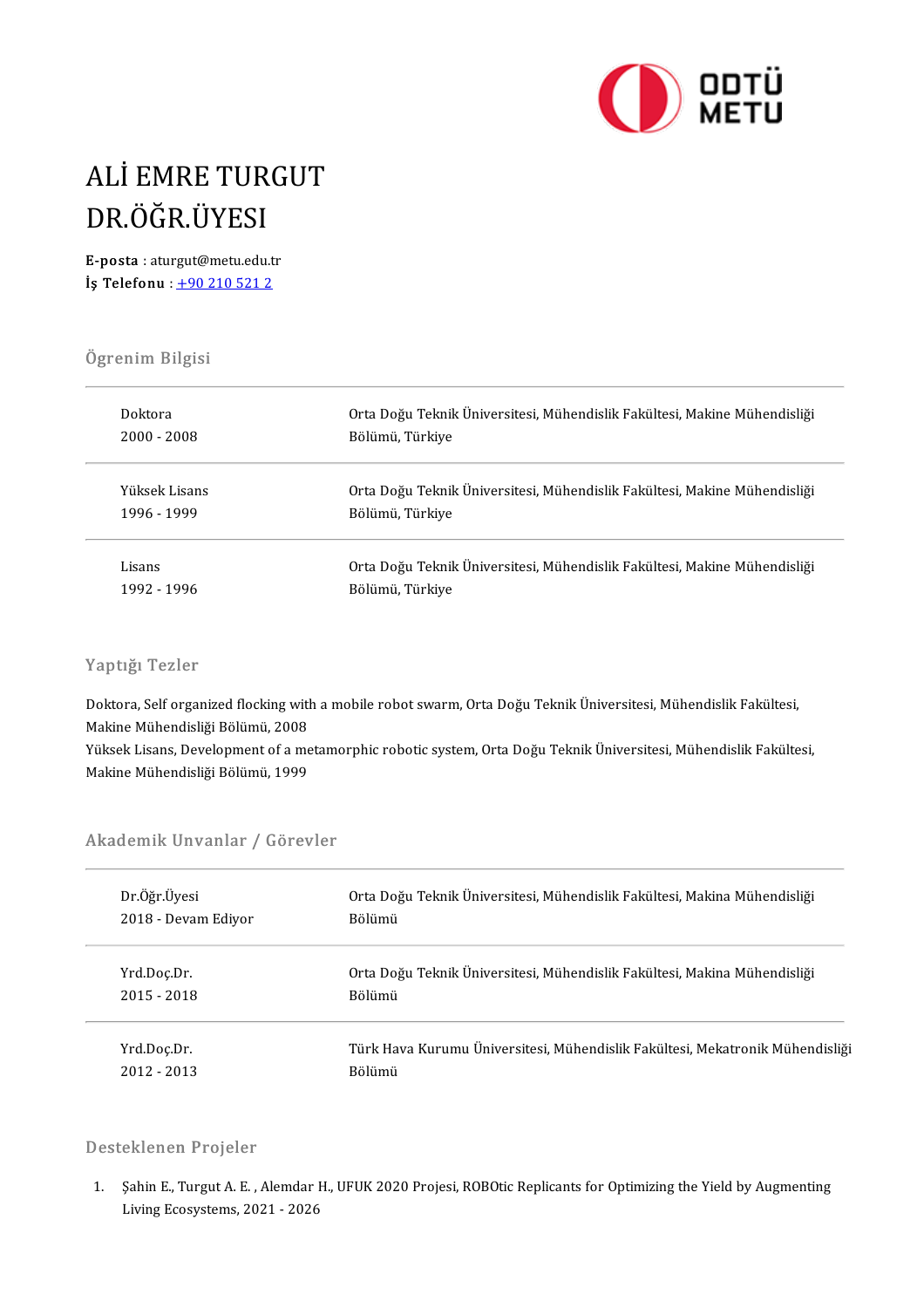- 2. Arıkan K. B. , Yozgatlıgil C., Turgut A. E. , Cengiz B., Zinnuroğlu M., Batur Çağlayan H. Z. , Boran H. E. , Ünal Ç. T. ,<br>Günese S. Günendi Z. TÜBİTAK Projeci, El isin Bobatik Arma Tereni Sisteminin Matar Öğranma Temell Arıkan K. B. , Yozgatlıgil C., Turgut A. E. , Cengiz B., Zinnuroğlu M., Batur Çağlayan H. Z. , Boran H. E. , Ün<br>Gürses S., Günendi Z., TÜBİTAK Projesi, El için Robotik Ayna Terapi Sisteminin Motor Öğrenme Temelli<br>Celistiri Arıkan K. B. , Yozgatlıgil C., '<br>Gürses S., Günendi Z., TÜBİ<br>Geliştirilmesi, 2021 - 2024<br>Ulusev İ. Halva U. Bayram 3. Gürses S., Günendi Z., TÜBİTAK Projesi, El için Robotik Ayna Terapi Sisteminin Motor Öğrenme Temelli<br>3. Ulusoy İ., Halıcı U., Bayram B., Ankaralı M. M. , Temizel A., Gençer N. G. , Akar G., Ertekin Bolelli Ş., Turgut A.
- Geliştirilmesi, 2021 2024<br>Ulusoy İ., Halıcı U., Bayram B., Ankaralı M. M. , Temizel A., Gençer N. G. , Akar G., Ertekin Bolelli Ş., Turgut A. E.<br>Ç. D. , et al., CB Strateji ve Bütçe Başkanlığı (Kalkınma Bakanlığı) Projes Ulusoy İ., Halıcı U., Bayram B., Ankara<br>Ç. D. , et al., CB Strateji ve Bütçe Başka<br>Mükemmeliyet Merkezi, 2020 - 2023<br>Sahin E. Turgut A. E., Sirket Sürü İH. 5. Ç. D. , et al., CB Strateji ve Bütçe Başkanlığı (Kalkınma Bakanlığı) Projes<br>Mükemmeliyet Merkezi, 2020 - 2023<br>4. Sahin E., Turgut A. E. , Şirket, Sürü İHA Geliştirme Projesi, 2019 - 2021<br>5. Sahin E., Turgut A. E., Qiğer
- 
- 5. Mükemmeliyet Merkezi, 2020 2023<br>1. Şahin E., Turgut A. E. , Şirket, Sürü İHA Geliştirme Projesi, 2019 2021<br>1. Şahin E., Turgut A. E. , Diğer Özel Kurumlarca Desteklenen Proje, Suru IHA Teknoloji Kazanim Yukumlulugu Sahin E., Turg<br>Sahin E., Turg<br>2017 - 2019<br>TUPCUT A. E 5. Şahin E., Turgut A. E. , Diğer Özel Kurumlarca Desteklenen Proje, Suru IHA Teknoloji Kazanim Yukumlulugu pi<br>2017 - 2019<br>6. TURGUT A. E. , Çamdere S. C. , Yükseköğretim Kurumları Destekli Proje, KOBOT GEZGİN ROBOT SÜRÜSÜ
- 2017 2019<br>TURGUT A. E. , Çamdere S. C. , Yük:<br>MODERNİZASYONU, 2017 2019<br>Arikan K. B. Turgut A. E. TürkiTA 6. TURGUT A. E. , Çamdere S. C. , Yükseköğretim Kurumları Destekli Proje, KOBOT GEZGİN ROBOT SÜRÜSÜNÜN<br>MODERNİZASYONU, 2017 - 2019<br>7. Arikan K. B. , Turgut A. E. , TÜBİTAK Projesi, Ayna Nöronlarin İrdelenmesi Ve Robotik Ay
- MODERNİZASYONU, 2017 2019<br>7. Arikan K. B. , Turgut A. E. , TÜBİTAK Projesi, Ayna Nöronlarin İrdelenmesi Ve Robotik Ayna Terapisi Sisteminin<br>6. Gelistirilmesi, 2015 2018 8. Arikan K. B. , Turgut A. E. , TÜBİTAK Projesi, Ayna Nöronlarin İrdelenmesi Ve Robotik Ayna Terapisi Sisteminin<br>6. Geliştirilmesi, 2015 - 2018<br>8. GELIROUT A. E. , KAYGUSUZ B., Yükseköğretim Kurumları Destekli Proje, Sürü
- Geliştirilmesi, 2015 2018<br>TURGUT A. E. , KAYGUSUZ B., Yükseköğreti<br>Tabanlı Tutucu Geliştirilmesi, 2016 2016<br>Dorive M. Turgut A. E., 7. Caresus Brogram 9. TURGUT A. E. , KAYGUSUZ B., Yükseköğretim Kurumları Destekli Proje, Sürü Robotlar için Minyatür Piezo Ele<br>Tabanlı Tutucu Geliştirilmesi, 2016 - 2016<br>9. Dorigo M., Turgut A. E. , 7. Çerçeve Programı Projesi, Engineering
- 
- 10. Tabanlı Tutucu Geliştirilmesi, 2016 2016<br>10. Dorigo M., Turgut A. E. , 7. Çerçeve Programı Projesi, Engineering Swarm Intelligence Systems, 2010 2015<br>10. Turgut A. E. , TÜBİTAK Projesi, Sürü Robotlarda İş Bölümünün
- 9. Dorigo M., Turgut A. E. , 7. Çerçeve Programı Projesi, Engineering Swarm Intelligence Systems, 2010 2015<br>10. Turgut A. E. , TÜBİTAK Projesi, Sürü Robotlarda İş Bölümünün Evrimsel Yöntemlerle Tasarlanması, 2014 201<br>1 Turgu<br>Dorige<br>2010

# 2010<br>SCI, SSCI ve AHCI İndekslerine Giren Dergilerde Yayınlanan Makaleler

- CI, SSCI ve AHCI İndekslerine Giren Dergilerde Yayınlanan Makaleler<br>1. A novel vision-based calibration framework for industrial robotic manipulators<br>Ralanii H.M. TURCUTA E. Tuncl. T 1 A novel vision-based calibration framework for industrial robotic manipulators<br>Balanji H. M. , TURGUT A. E. , Tunc L. T. A novel vision-based calibration framework for industrial robotic manipulators<br>Balanji H. M. , TURGUT A. E. , Tunc L. T.<br>ROBOTICS AND COMPUTER-INTEGRATED MANUFACTURING, cilt.73, 2022 (SCI İndekslerine Giren Dergi)<br>Bio insp Balanji H. M., TURGUT A. E., Tunc L. T.<br>ROBOTICS AND COMPUTER-INTEGRATED MANUFACTURING, cilt.73, 2022 (SCI Indel<br>2. Bio-inspired artificial pheromone system for swarm robotics applications<br>No S. Qiv.Y. Turgut A. E., Ulrich
- ROBOTICS AND COMPUTER-INTEGRATED MANUFACTURING, cilt.73, 20<br>Bio-inspired artificial pheromone system for swarm robotics a<br>Na S., Qiu Y., Turgut A. E. , Ulrich J., Krajnik T., Yue S., Lennox B., Arvin F.<br>Adaptive Pehavier, Bio-inspired artificial pheromone system for swarm robotics applications<br>Na S., Qiu Y., Turgut A. E. , Ulrich J., Krajnik T., Yue S., Lennox B., Arvin F.<br>Adaptive Behavior, cilt.29, sa.4, ss.395-415, 2021 (SCI Expanded Ind Na S., Qiu Y., Turgut A. E. , Ulrich J., Krajnik T., Yue S., Lennox B., Arvin F.<br>Adaptive Behavior, cilt.29, sa.4, ss.395-415, 2021 (SCI Expanded Indekslerine Giren Dergi)<br>3. Constrained discrete-time optimal control of un
- Adaptive Behavior, cilt.29, sa.4<br>**Constrained discrete-time**<br>ALTINTAS O. H. , TURGUT A. E.<br>Turkish Journal of Electrical Ex Constrained discrete-time optimal control of uncertain systems with adaptive Lyapunov redesign<br>ALTINTAS O. H. , TURGUT A. E.<br>Turkish Journal of Electrical Engineering and Computer Sciences, cilt.29, sa.3, ss.1836-1851, 202

ALTINTAS O. H. , TURGUT A. E.<br>Turkish Journal of Electrical Engineering and Computer Sciences, cilt.29, sa.3, ss.1836-1851, 2021 (SCI İndekslerine<br>Giren Dergi)

- 4. A self-adaptive landmark-based aggregation method for robot swarms Sadeghi Amjadi A., Raoufi M., TURGUT A. E. A self-adaptive landmark-based aggregation method<br>Sadeghi Amjadi A., Raoufi M., TURGUT A. E.<br>ADAPTIVE BEHAVIOR, 2021 (SCI İndekslerine Giren Dergi)<br>Bobust Formation Coordination of Bobot Sumrms wi
- 5. Robust Formation Coordination of Robot Swarms with Nonlinear Dynamics and Unknown ADAPTIVE BEHAVIOR, 2021 (SCI İndekslerin<br>Robust Formation Coordination of Rob<br>Disturbances: Design and Experiments<br>Hull TUBCUTA E, Lenney B, Arvin E Hu J., TURGUT A. E., Lennox B., Arvin F.

IEEE Transactions on Circuits and Systems II: Express Briefs, 2021 (SCI Expanded Indekslerine Giren Dergi)

- Fu J., TURGUT A. E. , Lennox B., Arvin F.<br>IEEE Transactions on Circuits and Systems II: Express Briefs, 2021 (SCI Expanded Indekslerine Girer<br>6. Interaction network effects on position- and velocity-based models of collect THE Transactions on Circuits and Systems II: Express B<br>**Interaction network effects on position- and velo**<br>TURGUT A. E. , Boz I. C. , Okay I. E. , Ferrante E., Huepe C.<br>JOUPMAL OF THE BOVAL SOCIETY INTEREACE silt 17, SS Interaction network effects on position- and velocity-based models of collective motion<br>TURGUT A. E. , Boz I. C. , Okay I. E. , Ferrante E., Huepe C.<br>JOURNAL OF THE ROYAL SOCIETY INTERFACE, cilt.17, sa.169, 2020 (SCI İndek
- TURGUT A. E. , Boz I. C. , Okay I. E. , Ferrante E., Huepe C.<br>JOURNAL OF THE ROYAL SOCIETY INTERFACE, cilt.17, sa.169, 2020 (SCI Indekslerine Giren Dergi)<br>7. Occlusion-Based Coordination Protocol Design for Autonomous Robo JOURNAL OF THE ROYAL SOCIETY INTERFACE, cilt<br>Occlusion-Based Coordination Protocol Desi<br>Hu J., TURGUT A. E. , Krajnik T., Lennox B., Arvin F.<br>JEEE Transastions on Cosmitive and Developments Occlusion-Based Coordination Protocol Design for Autonomous Robotic Shepherding Tasks<br>Hu J., TURGUT A. E. , Krajnik T., Lennox B., Arvin F.<br>IEEE Transactions on Cognitive and Developmental Systems, 2020 (SCI Expanded Indek 8. Hu J., TURGUT A. E. , Krajnik T., Lennox B., Arvin F.<br>IEEE Transactions on Cognitive and Developmental Systems, 2020 (SCI Expanded Indekslerine Giren D<br>8. Anticipatory effect of execution on observation: an approach usi
- IEEE Transactions on Cognitive and Developmental Systems, 2020 (SCI Expanded Indekslerine<br>Anticipatory effect of execution on observation: an approach using ExoPinch finger<br>Arikan K. B. , Zadeh H. G. M. , TURGUT A. E. , Zİ Anticipatory effect of execution on observation: an approach using ExoPinch finger robot<br>Arikan K. B. , Zadeh H. G. M. , TURGUT A. E. , ZİNNUROĞLU M., Bayer G., GÜNENDİ Z., CENGİZ B.<br>TURKISH JOURNAL OF MEDICAL SCIENCES, ci
- Arikan K. B. , Zadeh H. G. M. , TURGUT A. E. , ZİNNUROĞLU M., Bayer G., GÜNENDİ Z., CENGİZ B.<br>TURKISH JOURNAL OF MEDICAL SCIENCES, cilt.49, sa.4, ss.1054-1067, 2019 (SCI İndekslerine Giren Dergi)<br>Perpetual Robot Swarm: Lon TURKISH JOURNAL OF MEDICAL SCIENCES, cilt.49, sa.4, ss.1054-10<br>Perpetual Robot Swarm: Long-Term Autonomy of Mobile R<br>Arvin F., Watson S., TURGUT A. E. , Espinosa J., Krajnik T., Lennox B.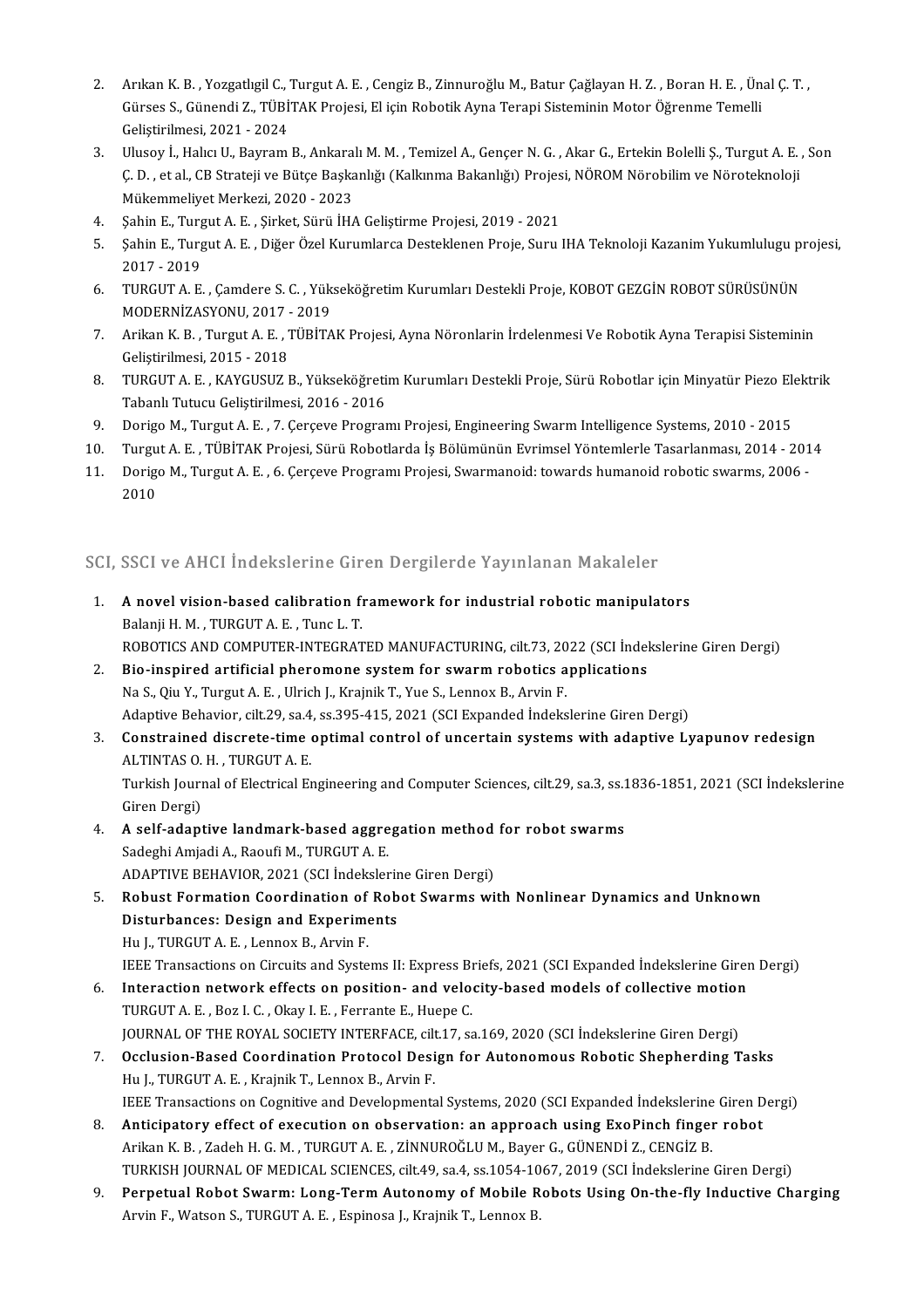JOURNAL OF INTELLIGENT & ROBOTIC SYSTEMS, cilt.92, ss.395-412, 2018 (SCI İndekslerine Giren Dergi)<br>Analysis of minnar neunan system astiyation during astian abasyyation alane and astian abas

10URNAL OF INTELLIGENT & ROBOTIC SYSTEMS, cilt.92, ss.395-412, 2018 (SCI İndekslerine Giren Dergi)<br>10. Analysis of mirror neuron system activation during action observation alone and action observation **JOURNAL OF INTELLIGENT &<br>Analysis of mirror neuron<br>with motor imagery tasks**<br>CENCIZ B. Vuralli D. ZINNUD Analysis of mirror neuron system activation during action observation alone and action observation<br>with motor imagery tasks<br>CENGİZ B., Vuralli D., ZİNNUROĞLU M., Bayer G., Golmohammadzadeh H., GÜNENDİ Z., TURGUT A. E. , İR

**with motor im**<br>CENGIZ B., Vura<br>B., ARIKAN K. B.<br>EYDEDIMENTAL CENGİZ B., Vuralli D., ZİNNUROĞLU M., Bayer G., Golmohammadzadeh H., GÜNENDİ Z., TURGUT A. |<br>B., ARIKAN K. B.<br>EXPERIMENTAL BRAIN RESEARCH, cilt.236, sa.2, ss.497-503, 2018 (SCI İndekslerine Giren Dergi)<br>Measures of dunamis

11. B., ARIKAN K. B.<br>EXPERIMENTAL BRAIN RESEARCH, cilt.236, sa.2, ss.497-503, 2018 (SCI İndekslerine Giren Dergi)<br>11. Measures of dynamism and urgency in logistics

- van Lon R. R. S., Ferrante E., Turgut A. E., Wenseleers T., Vanden Berghe G., Holvoet T. EUROPEAN JOURNAL OF OPERATIONAL RESEARCH, cilt.253, sa.3, ss.614-624, 2016 (SCI İndekslerine Giren Dergi) van Lon R. R. S. , Ferrante E., Turgut A. E. , Wenseleers T., Vanden Berghe G., Holvoet T.<br>EUROPEAN JOURNAL OF OPERATIONAL RESEARCH, cilt.253, sa.3, ss.614-624, 2016 (SCI Indekslerine Giren D<br>12. Investigation of cue-based
- EUROPE<sub>4</sub><br>Investig<br>swarm **Investigation of cue-based aggregat<br>swarm<br>Arvin F., TURGUT A. E. , Krajnik T., Yue S.<br>ADAPTIVE PEHAVIOP silt 24, sa 2, ss 10.** swarm<br>Arvin F., TURGUT A. E. , Krajnik T., Yue S.<br>ADAPTIVE BEHAVIOR, cilt.24, sa.2, ss.102-118, 2016 (SCI İndekslerine Giren Dergi)

- Arvin F., TURGUT A. E., Krajnik T., Yue S.<br>ADAPTIVE BEHAVIOR, cilt.24, sa.2, ss.102-118, 2016 (SCI Indekslerine Giro<br>13. Evolution of Self-Organized Task Specialization in Robot Swarms<br>Eorganize E. TURGUT A. E. Duenge Guam ADAPTIVE BEHAVIOR, cilt.24, sa.2, ss.102-118, 2016 (SCI İndekslerine G<br>Evolution of Self-Organized Task Specialization in Robot Swarm<br>Ferrante E., TURGUT A. E. , Duenez-Guzman E., Dorigo M., Wenseleers T.<br>PLOS COMPUTATIONA Evolution of Self-Organized Task Specialization in Robot Swarms<br>Ferrante E., TURGUT A. E. , Duenez-Guzman E., Dorigo M., Wenseleers T.<br>PLOS COMPUTATIONAL BIOLOGY, cilt.11, sa.8, 2015 (SCI İndekslerine Giren Dergi)<br>Saala Er Ferrante E., TURGUT A. E. , Duenez-Guzman E., Dorigo M., Wenseleers T.<br>PLOS COMPUTATIONAL BIOLOGY, cilt.11, sa.8, 2015 (SCI Indekslerine Giren Dergi)<br>14. Scale-Free Correlations in Flocking Systems with Position-Based Inte
- PLOS COMPUTATIONAL BIOLOGY, cilt.11, sa.8, 201<br>Scale-Free Correlations in Flocking Systems<br>Huepe C., Ferrante E., Wenseleers T., TURGUT A. E. Scale-Free Correlations in Flocking Systems with Position-Based Interactions<br>Huepe C., Ferrante E., Wenseleers T., TURGUT A. E.<br>JOURNAL OF STATISTICAL PHYSICS, cilt.158, sa.3, ss.549-562, 2015 (SCI İndekslerine Giren Dergi Huepe C., Ferrante E., Wenseleers T., TURGUT A. E.<br>JOURNAL OF STATISTICAL PHYSICS, cilt.158, sa.3, ss.549-562, 2015 (SCI Indekslerine Giren<br>15. Cue-based aggregation with a mobile robot swarm: a novel fuzzy-based method<br>Ar
- JOURNAL OF STATISTICAL PHYSICS, cilt.158, sa.3, ss.549-562, 201<br>Cue-based aggregation with a mobile robot swarm: a nove<br>Arvin F., TURGUT A. E. , Bazyari F., Arikan K. B. , Bellotto N., Yue S.<br>ADAPTIVE PEHAVIOP, cilt.22, sa Cue-based aggregation with a mobile robot swarm: a novel fuzzy-based m<br>Arvin F., TURGUT A. E. , Bazyari F., Arikan K. B. , Bellotto N., Yue S.<br>ADAPTIVE BEHAVIOR, cilt.22, sa.3, ss.189-206, 2014 (SCI İndekslerine Giren Derg Arvin F., TURGUT A. E., Bazyari F., Arikan K. B., Bellotto N., Yue S.<br>ADAPTIVE BEHAVIOR, cilt.22, sa.3, ss.189-206, 2014 (SCI İndekslerine Giren Dergi)<br>16. A self-adaptive communication strategy for flocking in stationary
- ADAPTIVE BEHAVIOR, cilt.22, sa.3, ss.189-206, 2014 (SCI İndekslerine Gir<br>A self-adaptive communication strategy for flocking in stationary<br>Ferrante E., TURGUT A. E., Stranieri A., Pinciroli C., Birattari M., Dorigo M.<br>MATU A self-adaptive communication strategy for flocking in stationary and non-<br>Ferrante E., TURGUT A. E. , Stranieri A., Pinciroli C., Birattari M., Dorigo M.<br>NATURAL COMPUTING, cilt.13, sa.2, ss.225-245, 2014 (SCI İndekslerin Ferrante E., TURGUT A. E., Stranieri A., Pinciroli C., Birattari M., Dorigo M.<br>NATURAL COMPUTING, cilt.13, sa.2, ss.225-245, 2014 (SCI İndekslerine Giren Dergi)<br>17. Elasticity-Based Mechanism for the Collective Motion of S
- NATURAL COMPUTING, cilt.13, sa.2, ss.225-245, 2014 (SCI Indekslerine Giren Dergi)<br>Elasticity-Based Mechanism for the Collective Motion of Self-Propelled Par<br>Interactions: A Model System for Natural and Artificial Swarms<br>Fe Elasticity-Based Mechanism for the Collect<br>Interactions: A Model System for Natural<br>Ferrante E., TURGUT A. E., Dorigo M., Huepe C.<br>PHYSICAL PEVIEW LETTEDS, sit 111, so 26, 20 Interactions: A Model System for Natural and Artificial Swarms<br>Ferrante E., TURGUT A. E. , Dorigo M., Huepe C.<br>PHYSICAL REVIEW LETTERS, cilt.111, sa.26, 2013 (SCI İndekslerine Giren Dergi)<br>Collective motion dynamics of act Ferrante E., TURGUT A. E., Dorigo M., Huepe C.<br>PHYSICAL REVIEW LETTERS, cilt.111, sa.26, 2013 (SCI indekslerine Gir<br>18. Collective motion dynamics of active solids and active crystals<br>Ferrante E. TURGUT A. E. Dorigo M. Hue
- PHYSICAL REVIEW LETTERS, cilt.111, sa.26, 20<br>Collective motion dynamics of active solid<br>Ferrante E., TURGUT A. E., Dorigo M., Huepe C. Collective motion dynamics of active solids and active crystals<br>Ferrante E., TURGUT A. E. , Dorigo M., Huepe C.<br>NEW JOURNAL OF PHYSICS, cilt.15, 2013 (SCI İndekslerine Giren Dergi)<br>Self exganized flogking with a mabile rab
- Ferrante E., TURGUT A. E., Dorigo M., Huepe C.<br>NEW JOURNAL OF PHYSICS, cilt.15, 2013 (SCI Indekslerine Giren Dergi)<br>19. Self-organized flocking with a mobile robot swarm: a novel motion control method<br>Ferrante E. TURGUT A. NEW JOURNAL OF PHYSICS, cilt.15, 2013 (SCI Indekslerine Giren Dergi<br>Self-organized flocking with a mobile robot swarm: a novel mo<br>Ferrante E., TURGUT A. E., Huepe C., Stranieri A., Pinciroli C., Dorigo M.<br>ADAPTIVE PEHAVIOP Self-organized flocking with a mobile robot swarm: a novel motion contro<br>Ferrante E., TURGUT A. E. , Huepe C., Stranieri A., Pinciroli C., Dorigo M.<br>ADAPTIVE BEHAVIOR, cilt.20, sa.6, ss.460-477, 2012 (SCI İndekslerine Gire Ferrante E., TURGUT A. E. , Huepe C., Stranieri A., Pinciroli C., Dorigo M.<br>ADAPTIVE BEHAVIOR, cilt.20, sa.6, ss.460-477, 2012 (SCI İndekslerine<br>20. Self-organized flocking in mobile robot swarms<br>Turgut A. E. , Çelikkanat ADAPTIVE BEHAVIOR, cilt.20, sa.6, ss.460-477, 2012 (SCI İndekslerine Giren Dergi)
- Swarm Intelligence, cilt.2, ss.97-120, 2008 (SCI Expanded İndekslerine Giren Dergi)

### Diğer Dergilerde Yayınlanan Makaleler

- liğer Dergilerde Yayınlanan Makaleler<br>1. A Model Based Jamming Detection Method for Electro-Hydrostatic Actuators<br>Revreg E M TURCUT A E CALISYAN H Polisherde Taymandin Makater<br>A Model - Based Jamming Detection N<br>Poyraz E. M. , TURGUT A. E. , ÇALIŞKAN H. A Model - Based Jamming Detection Method for Electro-Hydrostatic Actuators<br>Poyraz E. M. , TURGUT A. E. , ÇALIŞKAN H.<br>Hittite Journal of Science Engineering, cilt.7, sa.3, ss.189-198, 2020 (Diğer Kurumların Hakemli Dergiler Poyraz E. M. , TURGUT A. E. , ÇALIŞKAN H.<br>Hittite Journal of Science Engineering, cilt.7, sa.3, ss.189-198, 2020 (Diğer Kurumların Hakemli<br>2. A Novel Navigation Algorithm for Mapping Indoor Environments with a Quadrotor<br>2.
- Hittite Journal of Science Engineerin<br>A Novel Navigation Algorithm fo<br>Oral O., TURGUT A. E. , ARIKAN K. B.<br>Hittite Journal of Science Engineerin 2. A Novel Navigation Algorithm for Mapping Indoor Environments with a Quadrotor<br>Oral O., TURGUT A. E., ARIKAN K. B.<br>Hittite Journal of Science Engineering, cilt.7, sa.2, ss.125-134, 2020 (Diğer Kurumların Hakemli Dergiler 3. Oral 0., TURGUT A. E., ARIKAN K. B.<br>Hittite Journal of Science Engineering, cilt.7, sa.2, ss.125-<br>3. Aeroelastic Analysis of a Flapping Blow Fly Wing<br>Relige G. TURGUT A. E., ARIKAN K. B., KURTULUS D. E.
- Hittite Journal of Science Engineering, cilt.7, sa.2, ss.125<br>Aeroelastic Analysis of a Flapping Blow Fly Wing<br>Beker C., TURGUT A. E. , ARIKAN K. B. , KURTULUŞ D. F.<br>International Journal of Aviation Science and Technolog Beker C., TURGUT A. E., ARIKAN K. B., KURTULUŞ D. F.<br>International Journal of Aviation Science and Technology, cilt.1, ss.14-21, 2020 (Diğer Kurumların Hakemli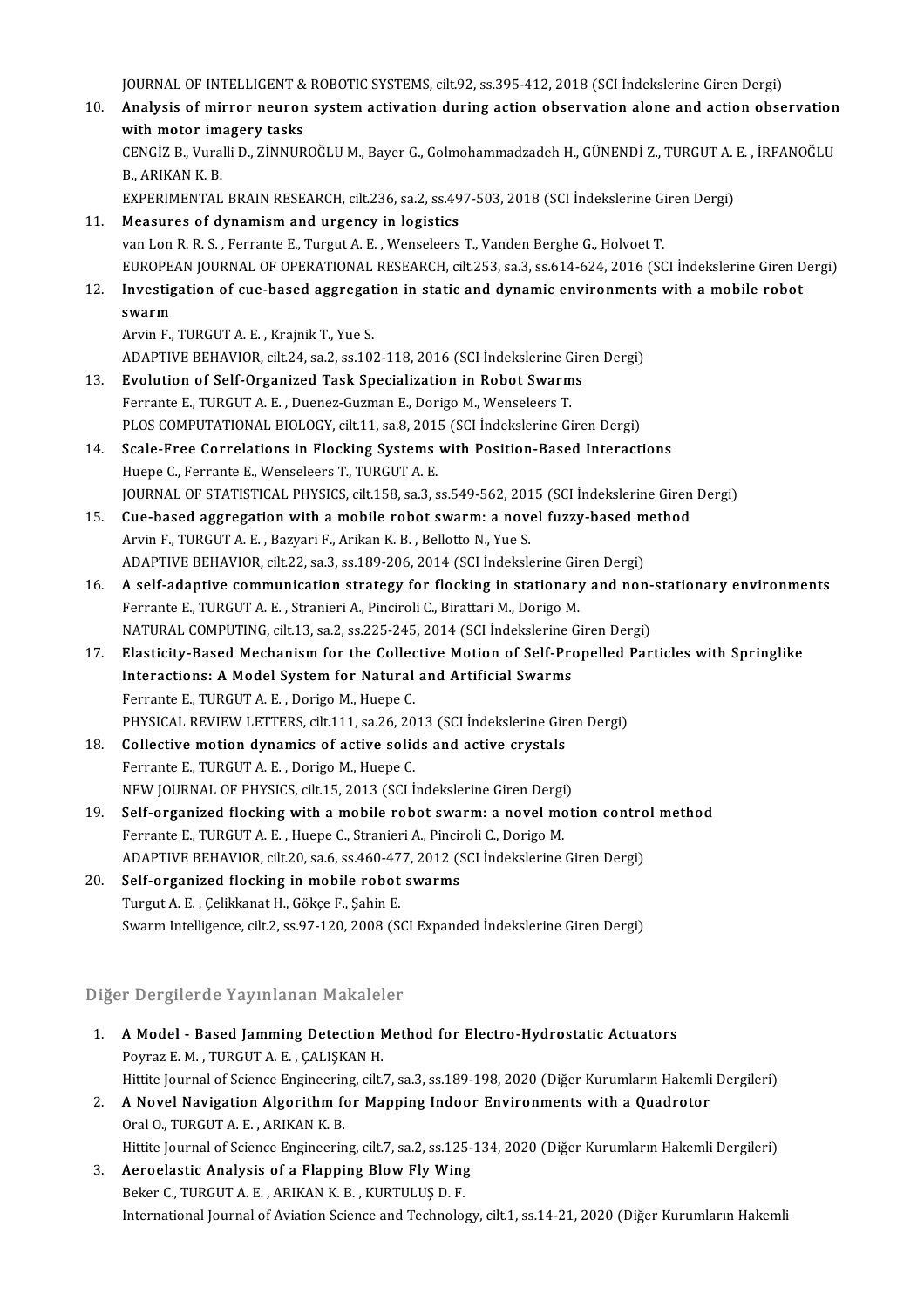Dergileri)

- Dergileri)<br>4. Decoupled Cascaded PID Control of an Aerial Manipulation System<br>Rulyt N. THRCUT A.E., ADIVAN V. B Dergileri)<br><mark>Decoupled Cascaded PID Control</mark><br>Bulut N., TURGUT A. E. , ARIKAN K. B.<br>Hittite Journal of Science Somn: Engi Bulut N., TURGUT A. E. , ARIKAN K. B.<br>Hittite Journal of Science &amp; Engineering, cilt.6, sa.4, ss.251-259, 2019 (Diğer Kurumların Hakemli Dergileri) Bulut N., TURGUT A. E. , ARIKAN K. B.<br>Hittite Journal of Science &amp; Engineering, cilt.6, sa.4, ss.251-259, 2019 (Diğer Kurumların Hakemli ]<br>5. İKİ ANTENDEN OLUŞAN RADAR SİSTEMİ İÇİN KATLANMA MEKANİZMASI GELİŞTİRİLMESİ<br>Y
- Hittite Journal of Science & Engineering, cilt.6, sa.4, ss.25<br>**İKİ ANTENDEN OLUŞAN RADAR SİSTEMİ İÇİN KATLA**N<br>Yurt H. K. , TURGUT A. E. , Söylemez E., Güler I., Fırtınaoğlu E.<br>Konya mühandislik bilimleri dergisi (Onlin İKİ ANTENDEN OLUŞAN RADAR SİSTEMİ İÇİN KATLANMA MEKANİZMASI GELİŞTİRİLMESİ<br>Yurt H. K. , TURGUT A. E. , Söylemez E., Güler I., Fırtınaoğlu E.<br>Konya mühendislik bilimleri dergisi (Online), cilt.7, ss.948-965, 2019 (Diğer Kur Yurt H. K., TURGUT A. E., Söylemez E., Güler I., Fırtınaoğlu E.<br>Konya mühendislik bilimleri dergisi (Online), cilt.7, ss.948-965, 2019 (Diğer Kurumların F<br>6. Swarmanoid A Novel Concept for the Study of Heterogeneous Roboti Konya mühendislik bilimleri dergisi (Online), cilt.7, ss.948-965, 2019 (Diğer Kurumların Hakemli Dergileri)
- IEEE Robotics & Automation Magazine, cilt.20, sa.4, ss.60-71, 2013 (Diğer Kurumların Hakemli Dergileri)

## nee Roboucs & Automatik<br>Kitap & Kitap Bölümleri <u>sitap & Kitap Bölün</u><br>1. Swarm Robotics<br>Sobin E. Girgin S. I

1. Swarm Robotics<br>Sahin E., Girgin S., Bayindir L., Turgut A. E. Swarm Robotics<br>Şahin E., Girgin S., Bayindir L., Turgut A. E.<br>Swarm Intelligence Introduction and Applications, Blum C.,Merkle D., Editör, Springer, London/Berlin , Berlin, Şahin E., Girgin S<br>Swarm Intelligen<br>ss.87-100, 2008

# ss.87-100,2008<br>Hakemli Kongre / Sempozyum Bildiri Kitaplarında Yer Alan Yayınlar

Iakemli Kongre / Sempozyum Bildiri Kitaplarında Yer Alan Yayı<br>1. Self-organised Flocking of Robotic Swarm in Cluttered Environments<br>1. Self-organised Flocking of Robotic Swarm in Cluttered Environments 1. Self-organised Flocking of Robotic Swarm in Cluttered Environments 22th Annual Conference Towards Autonomous Robotic Systems, TAROS 2021, Virtual, Online, 8 - 10 Eylül 2021, cilt.13054 LNAI, ss.126-135 Liu Z., TURGUT A. E., Lennox B., Arvin F. 22th Annual Conference Towards Autonomous Robotic Systems, TAROS 2021, Virtual, C<br>cilt13054 LNAI, ss.126-135<br>2. Investigation of Cue-Based Aggregation Behaviour in Complex Environments<br>Wang S. TUPCUT A. E. SchmickLT, Lanna cilt.13054 LNAI, ss.126-135<br>Investigation of Cue-Based Aggregation Behavio<br>Wang S., TURGUT A. E. , Schmickl T., Lennox B., Arvin F.<br>16th FAJ International Conference on Collaborative Co.

Investigation of Cue-Based Aggregation Behaviour in Complex Environments<br>Wang S., TURGUT A. E. , Schmickl T., Lennox B., Arvin F.<br>16th EAI International Conference on Collaborative Computing: Networking, Applications, and Wang S., TURGUT A. E. , Schmickl T., Lennox B., Arvin F.<br>16th EAI International Conference on Collaborative Computing: Networkir<br>CollaborateCom 2020, Shanghai, Çin, 16 - 18 Ekim 2020, cilt.350, ss.18-36<br>Connective Pollutio 16th EAI International Conference on Collaborative Computing: Networking, Applications, and Worksharing,<br>CollaborateCom 2020, Shanghai, Çin, 16 - 18 Ekim 2020, cilt.350, ss.18-36<br>3. Cooperative Pollution Source Exploration

- CollaborateCom 2020, Shanghai, Çin, 16 18 Ekim 2020, cilt.350, ss.18-36<br>Cooperative Pollution Source Exploration and Cleanup with a Bio-in<br>Sadeghi Amjadi A., Raoufi M., TURGUT A. E. , Broughton G., Krajník T., Arvin F.<br>1 Cooperative Pollution Source Exploration and Cleanup with a Bio-inspired Swarm Robot Aggreg<br>Sadeghi Amjadi A., Raoufi M., TURGUT A. E. , Broughton G., Krajník T., Arvin F.<br>16th EAI International Conference on Collaborative Sadeghi Amjadi A., Raoufi M., TURGUT A. E. , Broughton G., Krajník T., Arvin F.<br>16th EAI International Conference on Collaborative Computing: Networking,<br>CollaborateCom 2020, Shanghai, Çin, 16 - 18 Ekim 2020, cilt.350, ss. 16th EAI International Conference on Collaborative Computing: Ne<br>CollaborateCom 2020, Shanghai, Çin, 16 - 18 Ekim 2020, cilt.350, ss<br>4. Collective Gradient Perception in a Flocking Robot Swarm<br>Karagürel T.A., TUBCUTA E. Fe
- CollaborateCom 2020, Shanghai, Çin, 16 1<br>Collective Gradient Perception in a Fl<br>Karagüzel T. A. , TURGUT A. E. , Ferrante E.<br>12th International Conference on Surarm I. Collective Gradient Perception in a Flocking Robot Swarm<br>Karagüzel T. A. , TURGUT A. E. , Ferrante E.<br>12th International Conference on Swarm Intelligence, ANTS 2020, Barcelona, İspanya, 26 - 28 Ekim 2020,<br>silt 12421 LNCS s Karagüzel T. A. , TURGUT A. E<br>12th International Conference<br>12421LNCS, ss.290-297 12th International Conference on Swarm Intelligence, ANTS 2020, Barcelona, İspanya, 26 - 28 Ekim 2020,<br>cilt.12421 LNCS, ss.290-297<br>5. Modelling, control and design of a clutched parallel elastically actuated articulated ro
- cilt.12421 LNCS, ss.290-297<br>Modelling, control and design of a clutched parall<br>through virtual tunable damping<br>TANFENER E., CANDAN S. S. , TURGUT A. E. , SARANLI U. 5. Modelling, control and design of a clutched parallel elastically actuated articulated robotic leg through virtual tunable damping<br>TANFENER E., CANDAN S. Ş. , TURGUT A. E. , SARANLI U.<br>ASME 2020 International Mechanical Engineering Congress and Exposition, IMECE 2020, Virtual, Online, 16 - 19<br>Kasum 2020, silt 7A 2020.
- TANFENER E., CANDAN S.<br>ASME 2020 International<br>Kasım 2020, cilt.7A-2020<br>Self.organised Eleckine 6. ASME 2020 International Mechanical Engineering Congress and Exposition, IMEC.<br>Kasım 2020, cilt.7A-2020<br>6. Self-organised Flocking in Robotic Swarm based on Active Elastic Sheet<br>Resufi M. TURCUT A.E. Lanney B. Awin E.
- Kasım 2020, cilt.7A-2020<br>6. Self-organised Flocking in Robotic Swarm based on Active Elastic Sheet<br>Raoufi M., TURGUT A. E. , Lennox B., Arvin F. Self-organised Flocking in Robotic Swarm based on Active Elastic Sheet<br>Raoufi M., TURGUT A. E. , Lennox B., Arvin F.<br>IEEE/RSJ International Conference on Intelligent Robots and Systems (IROS 2019), Macau, Çin, 3 - 08 Kasım Raoufi M., TURGUT A. E., Lennox B., Arvin F.<br>IEEE/RSJ International Conference on Intelligent Robots and Systems (IROS 2019), Macau, Çin, 3<br>7. Advection and Diffusion Effects Towards a Bio-inspired Artificial Pheromone Sys
- IEEE/RSJ International Conference on Intelligent Robots and<br>**Advection and Diffusion Effects Towards a Bio-inspire**<br>Na S., Raoufi M., TURGUT A. E. , Krajnik T., Lennox B., Arvin F.<br>IEEE/PSL International Conference on Inte Advection and Diffusion Effects Towards a Bio-inspired Artificial Pheromone System<br>Na S., Raoufi M., TURGUT A. E. , Krajnik T., Lennox B., Arvin F.<br>IEEE/RSJ International Conference on Intelligent Robots and Systems (IROS
- Na S., Raoufi M., TURGUT A. E. , Krajnik T., Lennox B., Arvin F.<br>IEEE/RSJ International Conference on Intelligent Robots and Systems (IROS 2019), Macau, Çin, 3 08 Kasım<br>8. HAVA ARAÇLARI İÇİN KAPAK MEKANİZMASI ÖN TASA IEEE/RSJ International Conference on<br>HAVA ARAÇLARI İÇİN KAPAK ME<br>KULLANILARAK OPTİMİZASYONU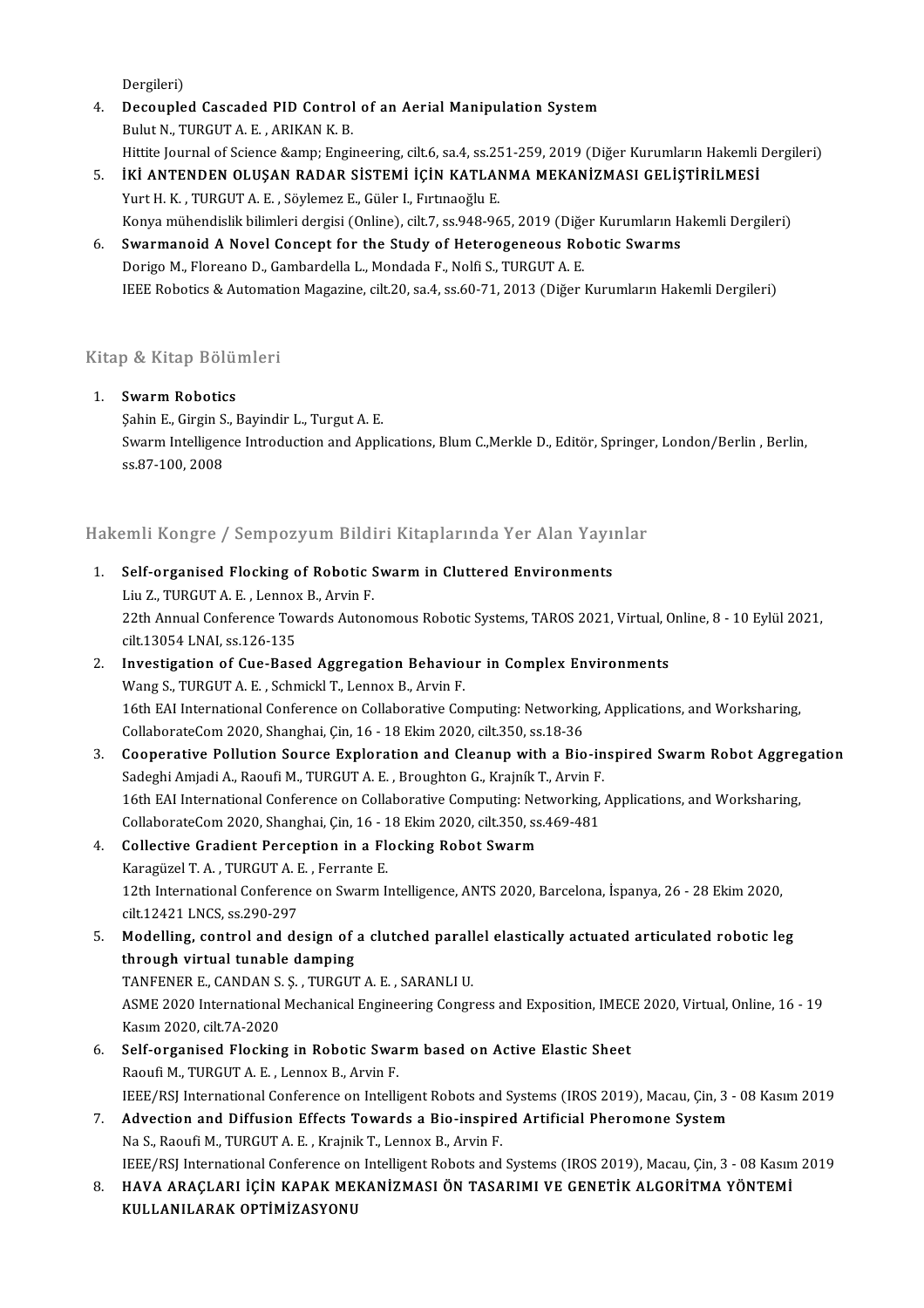ÇALIŞKAN H., TURGUT A. E., AKMAN H.

CALIŞKAN H., TURGUT A. E. , AKMAN H.<br>19. ULUSAL MAKİNA TEORİSİ SEMPOZYUMU. UMTS 2019, İskenderun, Türkiye, 4 - 06 Eylül 2019<br>İKİ ANTENDEN OLUSAN PADAR SİSTEMİ İÇİN KATLANMA MEKANİZMASI GELİSTİLME CALIŞKAN H., TURGUT A. E. , AKMAN H.<br>19. ULUSAL MAKİNA TEORİSİ SEMPOZYUMU. UMTS 2019, İskenderun, Türkiye, 4 - 06 Eylül 2019<br>9. İKİ ANTENDEN OLUŞAN RADAR SİSTEMİ İÇİN KATLANMA MEKANİZMASI GELİŞTİLMESİ<br>2010TH K. TURGUT A E. 19. ULUSAL MAKİNA TEORİSİ SEMPOZYUMU. UMTS 2019, İsker<br>**İKİ ANTENDEN OLUŞAN RADAR SİSTEMİ İÇİN KATLANM**<br>YURT H. K. , TURGUT A. E. , SÖYLEMEZ E., Güler İ., Fırtınaoğlu E.<br>10. Ulusal Makina Teorisi Semneyyumu. UMTS 2010, İsk <mark>İKİ ANTENDEN OLUŞAN RADAR SİSTEMİ İÇİN KATLANMA MEKANİZMASI GELİŞTİ</mark><br>YURT H. K. , TURGUT A. E. , SÖYLEMEZ E., Güler İ., Fırtınaoğlu E.<br>19. Ulusal Makina Teorisi Sempozyumu, UMTS 2019, Iskenderun, Türkiye, 4 - 06 Eylül 201 YURT H. K. , TURGUT A. E. , SÖYLEMEZ E., Güler İ., Fırtınaoğlu E.<br>19. Ulusal Makina Teorisi Sempozyumu, UMTS 2019, Iskenderun, Türkiye, 4 - 06 Eylül 2019<br>10. FLUID-STRUCTURE INTERACTION ANALYSIS OF A FOUR-BAR FLAPPING WING 19. Ulusal Makina Teorisi Sempozyumu, UMTS 2019, Isl<br>FLUID-STRUCTURE INTERACTION ANALYSIS OF 4<br>Beker C., TURGUT A. E. , ARIKAN K. B. , KURTULUŞ D. F.<br>IV ECCOMAS Thematic Conforence on Smart Structures FLUID-STRUCTURE INTERACTION ANALYSIS OF A FOUR-BAR FLAPPING WING MECHANISM<br>Beker C., TURGUT A. E. , ARIKAN K. B. , KURTULUŞ D. F.<br>IX ECCOMAS Thematic Conference on Smart Structures and Materials SMART 2019, Paris, Fransa, Beker C., TURGUT A. E. , ARIKAN K. B. , KURTULUŞ D. F.<br>IX ECCOMAS Thematic Conference on Smart Structures and Materials SMART 2019, Paris, Fransa, 8 - 11 Temmuz<br>2019 IX ECCOMAS Thematic Conference on Smart Structures and Materials SMART 2<br>2019<br>11. Self-organized Collective Motion with a Simulated Real Robot Swarm<br>Rooufi M. TURCUT A. E., Arvin F. 2019<br>Self-organized Collective Mot<br>Raoufi M., TURGUT A. E. , Arvin F.<br>TAROS 2019, Pirlosil: Krallık 2., G Self-organized Collective Motion with a Simu:<br>Raoufi M., TURGUT A. E. , Arvin F.<br>TAROS 2019, Birleşik Krallık, 3 - 05 Temmuz 2019<br>IHA ile CBS Kullanmadan Kanalı Alanların Ha 12. Raoufi M., TURGUT A. E. , Arvin F.<br>12. IHA ile GPS Kullanmadan Kapalı Alanların Haritasının Çıkartılması Oral O., TURGUT A. E., ARIKAN K. B. IHA ile GPS Kullanmadan Kapalı Alanların Haritasının Çıkartılması<br>Oral O., TURGUT A. E. , ARIKAN K. B.<br>Turkey's 5th Robotics Conference (ToRK 2019), İstanbul, Türkiye, 26 - 28 Haziran 2019, ss.1-7<br>Eytandad Artificial Phara Oral O., TURGUT A. E., ARIKAN K. B.<br>Turkey's 5th Robotics Conference (ToRK 2019), İstanbul, Türkiye, 26 - 28 Hazira<br>13. Extended Artificial Pheromone System for Swarm Robotic Applications<br>Ne S. Basufi M. TURGUT A. E. Kraja Turkey's 5th Robotics Conference (ToRK 2019), İs<br>**Extended Artificial Pheromone System for S.**<br>Na S., Raoufi M., TURGUT A. E. , Krajnik T., Arvin F.<br>Conference on Artificial Life (ALIEE), How Can A. Extended Artificial Pheromone System for Swarm Robotic Applications<br>Na S., Raoufi M., TURGUT A. E. , Krajnik T., Arvin F.<br>Conference on Artificial Life (ALIFE) - How Can Artificial Life Help Solve Societal Challenges?, New Na S., Raoufi M., TURGUT A. E. , Krajnik T., Arvin F.<br>Conference on Artificial Life (ALIFE) - How Can Artificial Life Help<br>Tyne, Birleşik Krallık, 29 Temmuz - 02 Ağustos 2019, ss.608-615<br>Online Sensen Bias Estimation & Cal 14. Conference on Artificial Life (ALIFE) - How Can Artificial Life Help Solve Societal Challenges?, Newcastle-Upon-<br>14. Online Sensor Bias Estimation & Calibration by Kalman Filtering with Adaptive Lyapunov Redesign<br>14. O Tyne, Birleşik Krallık, 29 Temmuz - 02 Ağustos 2019, ss.608-615<br>Online Sensor Bias Estimation & Calibration by Kalman F<br>Method<br>Altintas O. H., TURGUT A. E. **Online Sensor Bias Estim<br>Method<br>Altintas O. H. , TURGUT A. E.<br>9th International Conference** Method<br>Altintas O. H. , TURGUT A. E.<br>9th International Conference on Recent Advances in Space Technologies (RAST), İstanbul, Türkiye, 11 - 14 Haziran Altintas O. H. , TUR<br>9th International<br>2019, ss.145-152<br>Computed Toral 9th International Conference on Recent Advances in Space Technologies (RAST), İstanbul, Türkiye, 11 - 14 Hazira<br>2019, ss.145-152<br>15. Computed Torque Control of an Aerial Manipulation System with a Quadrotor and a 2-DOF Rob 2019,<br>Comp<br>Arm Computed Torque Control of an<br>Arm<br>Bulut N., TURGUT A. E. , Arikan K. B.<br>16th International Conference on Ir **Arm**<br>Bulut N., TURGUT A. E. , Arikan K. B.<br>16th International Conference on Informatics in Control, Automation and Robotics (ICINCO), Prague, Çek Bulut N., TURGUT A. E. , Arikan K. B.<br>16th International Conference on Informatics in<br>Cumhuriyeti, 29 - 31 Temmuz 2019, ss.510-517<br>B. Bhi. SS. An Onen Sourse Eunerimental Set 16. P Phi SS: An Open-Source Experimental Setup for Real-World Implementation of Swarm Robotic Systems in Long-Term Scenarios Cumhuriyeti, 29 - 31 Temmuz 2019, s<br>P Phi SS: An Open-Source Experii<br>Systems in Long-Term Scenarios ArvinF.,KrajnikT.,TURGUTA.E. Systems in Long-Term Scenarios<br>Arvin F., Krajnik T., TURGUT A. E.<br>5th International Workshop on Modelling and Simulation for Autonomous Systems (MESAS), Prague, Çek<br>Cumburiyati 17, 19 Elim 2019, silt 11472, ss 351, 364 Arvin F., Krajnik T., TURGUT A. E.<br>5th International Workshop on Modelling and Simulatic<br>Cumhuriyeti, 17 - 19 Ekim 2018, cilt.11472, ss.351-364<br>ROSS: An Open seures Euperimental Setun for Ge 5th International Workshop on Modelling and Simulation for Autonomous Systems (MESAS), Prague, Çek<br>Cumhuriyeti, 17 - 19 Ekim 2018, cilt.11472, ss.351-364<br>17. PФSS: An Open-source Experimental Setup for Continuous Real-worl Cumhuriyeti, 17 - 1<br>PФSS: An Open-s<br>Robotic Systems<br>TUPGUT A E Arri P<mark>OSS: An Open-source Experi</mark><br>Robotic Systems<br>TURGUT A. E. , Arvin F., Krajnik T.<br>Modeling and Simulation for Auto Robotic Systems<br>TURGUT A. E. , Arvin F., Krajnik T.<br>Modeling and Simulation for Autonomous Systems Conference, 17 - 19 Ekim 2018<br>@Clust: Pheremone based Aggregation for Pebetis Systems 19. TURGUT A. E. , Arvin F., Krajnik T.<br>Modeling and Simulation for Autonomous Systems Conference, 17 - 19 Ekim 2018<br>18. pClust: Pheromone-based Aggregation for Robotic Swarms<br>Arvin F., TURGUT A. E. , Krajnik T., Rahimi S Modeling and Simulation for Autonomous Systems Conference, 17 - 19 Ekim 2018<br> **@Clust: Pheromone-based Aggregation for Robotic Swarms**<br>Arvin F., TURGUT A. E. , Krajnik T., Rahimi S., Okay E., Shigang Y., Watson S., Lennox IEEE International Conference on Intelligent Robots and Systems, 1 - 05 Ekim 2018 Arvin F., TURGUT A. E., Krajnik T., Rahimi S., Okay E., Shigang Y., Watson S., Len<br>IEEE International Conference on Intelligent Robots and Systems, 1 - 05 Ekim 2<br>19. EXOPINCH - a robotic mirror therapy system for hand reha IEEE International Conference on Intelligent Robots and Systems, 1 - 05 Ekim 2018<br>**EXOPINCH - a robotic mirror therapy system for hand rehabilitation**<br>ARIKAN K. B. , Golmohammadzadeh H., CENGİZ B., TURGUT A. E. , ZİNNUROĞL EXOPINCH - a robotic mirror therapy system for hand rehabilitat<br>ARIKAN K. B., Golmohammadzadeh H., CENGİZ B., TURGUT A. E., ZİNNUR<br>11th Fens Forum of Neuroscience, Berlin, Almanya, 7 - 11 Temmuz 2018<br>Bassive tergue estimat 20. ARIKAN K. B., Golmohammadzadeh H., CENGİZ B., TURGUT A. E., ZİNNUROĞLU M., GÜNENDİ Z.<br>11th Fens Forum of Neuroscience, Berlin, Almanya, 7 - 11 Temmuz 2018<br>20. Passive torque estimation using exopinch - a hand exoskelet 11th Fens Forum of Neuroscience, Berlin, Almanya, 7 - 11 Temmuz 2018<br>Passive torque estimation using exopinch - a hand exoskeleton for robotic mirror therapy<br>rahimi s., golmohammazadeh h., ZİNNUROĞLU M., GÜNENDİ Z., CENGİZ rahimi s., golmohammazadeh h., ZİNNUROĞLU M., GÜNENDİ Z., CENGİZ B., TURGUT A. E. , ARIKAN K. B.<br>1st International Conference on Robotic Technology and Rehabilitation (ICRAR 2018)., 9 - 11 Nisan 2018 rahimi s., golmohammazadeh h., ZİNNUROĞLU M., GÜNENDİ Z., CENG<br>1st International Conference on Robotic Technology and Rehabilitation<br>21. Vision based range and bearing algorithm for robot swarms<br>Relaxii H.M., TURCUT A.E. 1st International Conferenc<br>Vision based range and<br>Balanji H. M. , TURGUT A. E.<br>2019 Türkiye Babathilim K. Balanji H. M. , TURGUT A. E.<br>2018 Türkiye Robotbilim Konferans� (TORK 2018), İstanbul, Türkiye, 12 - 14 Nisan 2018, ss.115-116

22. phi Clust: Pheromone-based Aggregation for Robotic Swarms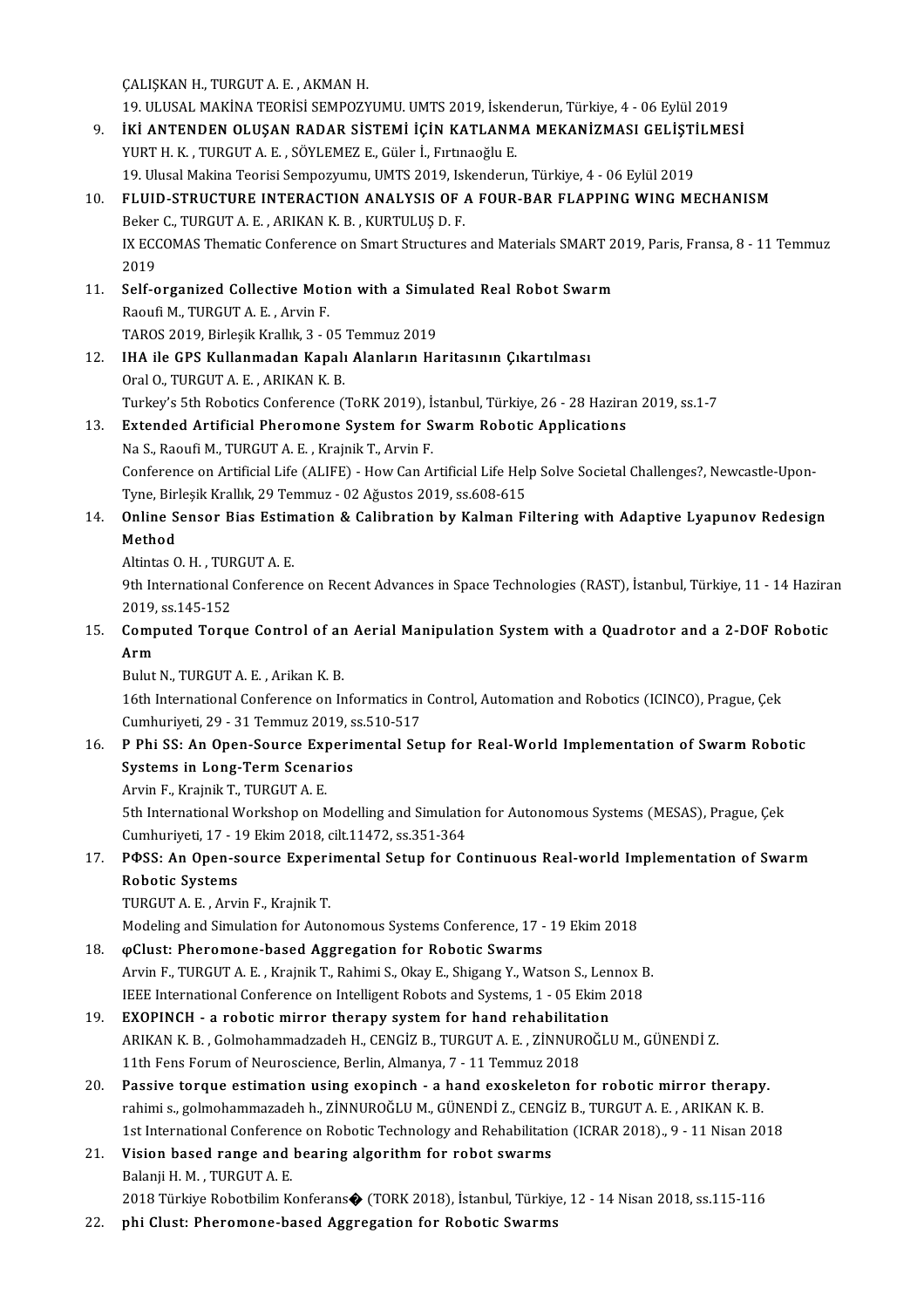Arvin F., TURGUT A. E., Krajnik T., Rahimi S., Okay I. E., Yue S., Watson S., Lennox B. Arvin F., TURGUT A. E. , Krajnik T., Rahimi S., Okay I. E. , Yue S., Watson S., Lennox B.<br>25th IEEE/RSJ International Conference on Intelligent Robots and Systems (IROS), Madrid, İspanya, 1 - 05 Ekim Arvin F., TURGUT A. 1<br>25th IEEE/RSJ Interr<br>2018, ss.4288-4294<br>Kanal: Bir Alanda 25th IEEE/RSJ International Conference on Intelligent Robots and<br>2018, ss.4288-4294<br>23. Kapalı Bir Alanda Basit Bir İHA ile Keşif Metodu Tasarımı<br>Kusultabak E.B., Balit M.M., Orban Z.O., TUBCUT A.E.

|     | 2018, ss 4288-4294                                                                                                  |
|-----|---------------------------------------------------------------------------------------------------------------------|
| 23. | Kapalı Bir Alanda Basit Bir İHA ile Keşif Metodu Tasarımı                                                           |
|     | Kucuktabak E. B., Pelit M. M., Orhan Z. O., TURGUT A. E.                                                            |
|     | TOK 2017, Türkiye, 21 - 23 Eylül 2017, ss.661-666                                                                   |
| 24. | Sürü Robotları için Görüntü Tabanlı Mesafe, Açı ve Yönelim Sistemi Tasarimi                                         |
|     | Balanji H., Yilmaz E., Cakmak O., TURGUT A. E.                                                                      |
|     | TOK 2017, Türkiye, 21 - 23 Eylül 2017, ss 386-391                                                                   |
| 25. | Otonom Quadrotor Sürüleri için Orantısal Navigasyon Tabanlı Merkezi Olmayan Toplu Hareket                           |
|     | Algoritması                                                                                                         |
|     | Altintas O.H., Marangalou K., TURGUT A.E.                                                                           |
|     | TOK 2017, Türkiye, 21 - 23 Eylül 2017, ss 697-702                                                                   |
| 26. | Yeni Bir Savunma Konsepti olarak Sürü IHA Sistemleri                                                                |
|     | ŞAHİN E., ARIKAN K. B., hacıoğlu a., ÜRE N. K., aslan m., TURGUT A. E., erdener a.                                  |
|     | Otomatik Kontrol Ulusal Toplantısı, TOK 2017, Türkiye, 21 - 23 Eylül 2017, ss.709-713                               |
| 27. | Design of a Novel Foldable Flapping Wing Micro Air Vehicle                                                          |
|     | Beker C., Arıkan K. B., Turgut A. E., Özcan O., Kurtuluş D. F.                                                      |
|     | Ankara International Aerospace conference, Ankara, Türkiye, 20 - 22 Eylül 2017                                      |
| 28. | El için Robotik Ayna Terapi Sisteminin Geliştirilmesi                                                               |
|     | Golmohammadzadeh H., Bayer G., Ceylan I., GÜNENDİ Z., ZİNNUROĞLU M., CENGİZ B., TURGUT A. E. , ARIKAN K. B.         |
|     | TOK 2017, Türkiye, 21 - 23 Eylül 2017, ss 490-495                                                                   |
| 29. | Kobot: Mobile robot platform designed for swarm robotics research.                                                  |
|     | Çamdere S. C., TURGUT A. E., TAŞCIOĞLU Y.                                                                           |
|     | ICMAE 2017, 8th International Conference on Mechanical and Aerospace Engineering, Prag, Çek Cumhuriyeti, 22 -       |
|     | 25 Temmuz 2017                                                                                                      |
| 30. | Monoton Uyarı Sırasında EEG (Mü) Ritim Deseknronizasyonu.                                                           |
|     | Bayer G., Golmohhammadzadeh H., VURALLI D., ZİNNUROĞLU M., GÜNENDİ Z., TURGUT A. E., ARIKAN K. B., Kutsal           |
|     | T.                                                                                                                  |
|     | 33. Ulusal Klinik Nörofizyoloji EEG-EMG Kongresi., Türkiye, 22 - 26 Nisan 2017                                      |
|     | Okul Öncesi Eğitim için Mekatronik Sistem Tasarımı                                                                  |
| 31. | Mengü B.D., TURGUT A.E.                                                                                             |
|     | Türkiye Robotik Bilim Konferansı TORK 2016, İstanbul, Türkiye, 02 Kasım 2016                                        |
| 32  | Design of a Micro Piezo Actuated Gripper for a Swarm Robotic System                                                 |
|     | Kaygusuz B., TURGUT A. E.                                                                                           |
|     | 13th International Conference on Informatics in Control, Automation and Robotics (ICINCO), Lisbon, Portekiz, 29 -   |
|     | 31 Temmuz 2016, ss 534-539                                                                                          |
|     | Design of active disturbance rejection based controller for a mobile assembly positioner                            |
| 33. | ŞEN F. N., Turan E., Çetin B., ARIKAN K. B., TURGUT A. E., BARANOĞLU B.                                             |
|     |                                                                                                                     |
|     | 17th International Conference on Machine Design and Production, Bursa, Türkiye, 12 - 15 Temmuz 2016, ss.729-<br>739 |
|     | Boş Boş İzlemekle Yaşayarak İzlemek Arasındaki Fark                                                                 |
| 34  | CENGİZ B., ZİNNUROĞLU M., Golmohammadzadeh H., Bayer G., İRFANOĞLU B., TURGUT A. E., ARIKAN K. B.                   |
|     |                                                                                                                     |
|     | 32. Ulusal Klinik Nörofizyoloji EEG-EMG Kongresi, Bodrum, Türkiye, 27 Nisan 2016                                    |
| 35. | Environmental factors promoting the evolution of recruitment strategies in swarms of foraging                       |
|     | robots                                                                                                              |
|     | van Essche S., Ferrante E., TURGUT A. E., Lon R., Holvoet T., Wenseleers T.                                         |
|     | SWARM 2015: THE FIRST INTERNATIONAL SYMPOSIUM ON SWARM BEHAVIOR AND BIO-INSPIRED ROBOTICS,                          |
|     | Pekin, Çin, 28 - 30 Ekim 2015                                                                                       |
| 36  | COS-Pi: Artificial pheromone system for robotic swarms research<br>$Amin E$ $VminikT$ THECHT $A E$ $V_{110}C$       |

Arvin F., Krajnik T., TURGUT A. E., Yue S.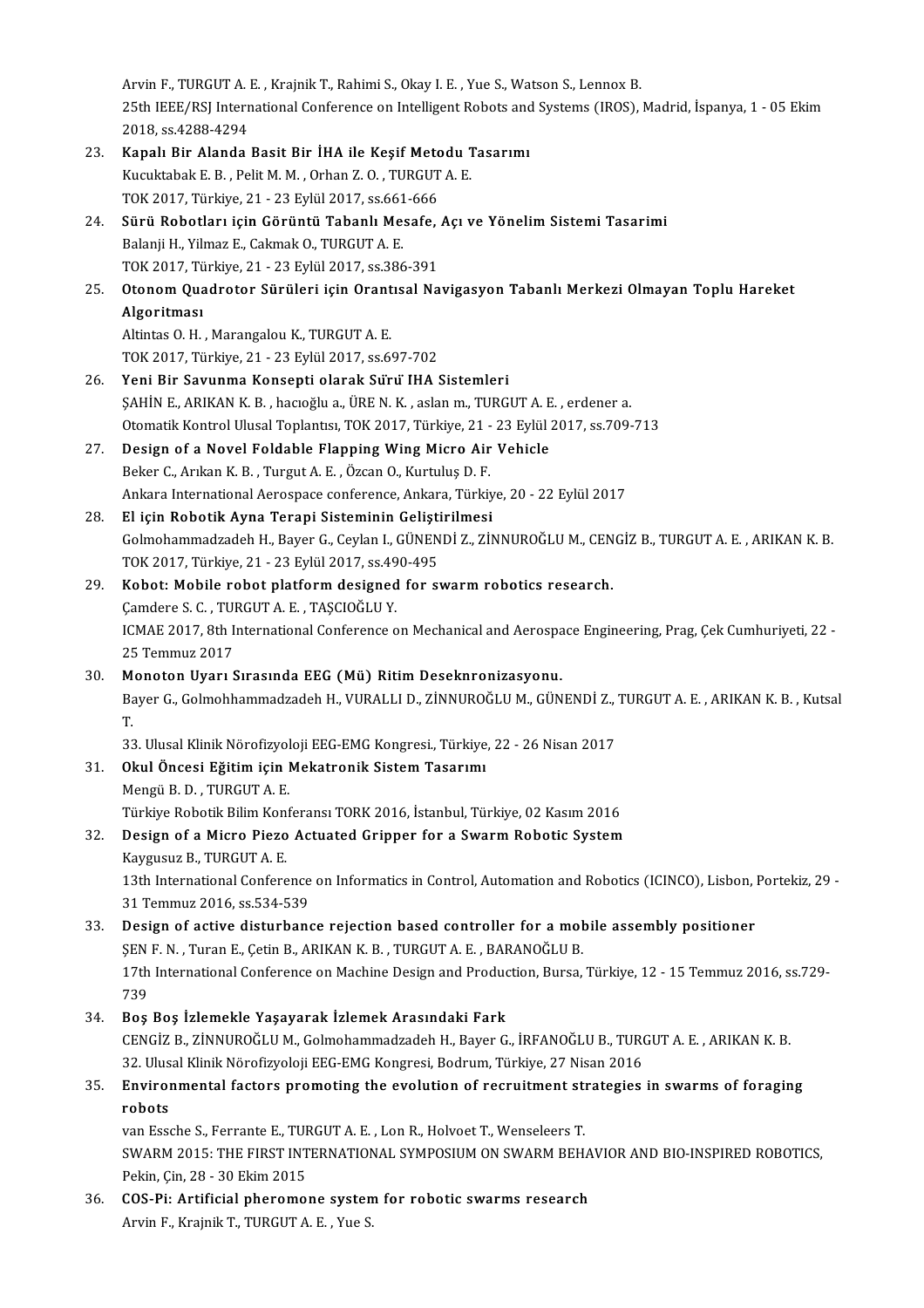2015 IEEE/RSJ INTERNATIONAL CONFERENCE ON INTELLIGENT ROBOTS AND SYSTEMS (IROS), Hamburg,<br>Almanya, 28 Evlül - 02 Ekim 2015, ss.407,412 2015 IEEE/RSJ INTERNATIONAL CONFERENCI<br>Almanya, 28 Eylül - 02 Ekim 2015, ss.407-412<br>Power J ow Distribution of Long Term Ev 2015 IEEE/RSJ INTERNATIONAL CONFERENCE ON INTELLIGENT ROBOTS AND SYSTEM<br>Almanya, 28 Eylül - 02 Ekim 2015, ss.407-412<br>37. Power-Law Distribution of Long-Term Experimental Data in Swarm Robotics<br>Awin E. Attar A. TURCUTA E. Y

- Almanya, 28 Eylül 02 Ekim 2015, ss.407-412<br>37. Power-Law Distribution of Long-Term Experimental Data in Swarm Robotics<br>Arvin F., Attar A., TURGUT A. E., Yue S. ICSI 2015: Advances in Swarm and Computational Intelligence, Pekin, Çin, 25 Haziran 2015, cilt.9140, ss.551-559
- 38. COSΦ: Vision-based Artificial Pheromone Systemfor Robotic Swarms ICSI 2015: Advances in Swarm and Computational I<br>**COSΦ: Vision-based Artificial Pheromone Sys**<br>Krajník T., Arvin F., TURGUT A. E. , Yue S., Duckett T.<br>JEEE International Conference on Pobotics and Aut IEEE International Conference on Robotics and Automation (ICRA 2015), Seattle, Amerika Birleşik Devletleri, 26<br>Mavis 2015 Krajník T., Al<br>IEEE Interna<br>Mayıs 2015<br>Comparisal IEEE International Conference on Robotics and Automation (ICRA 2015), So<br>Mayıs 2015<br>39. Comparison of Different Cue based Swarm Aggregation Strategies<br>Earshad A. TURCUT A. E. Nigola B. Yue S Mayıs 2015<br>**Comparison of Different Cue based Sy<br>Farshad A., TURGUT A. E. , Nicola B., Yue S.<br>Eth International Conference on Symrus In** Comparison of Different Cue based Swarm Aggregation Strategi<br>Farshad A., TURGUT A. E. , Nicola B., Yue S.<br>5th International Conference on Swarm Intelligence, 17 - 19 Ekim 2014<br>Seale free correlations in sollective motion w Farshad A., TURGUT A. E. , Nicola B., Yue S.<br>5th International Conference on Swarm Intelligence, 17 - 19 Ekim 2014<br>40. Scale-free correlations in collective motion with position-based interactions Ferrante E., TURGUT A. E., Wenseleers T., Huepe C. Scale-free correlations in collective motion with position-based interactions<br>Ferrante E., TURGUT A. E. , Wenseleers T., Huepe C.<br>14. Artificial Life Conference ALIFE2014, New York, Amerika Birleşik Devletleri, 30 Temmuz -41. Evolution of task partitioning in swarm robotics<br>Ferrante E., Duenez-Guzman E., TURGUT A. E., Wenseleers T. 14. Artificial Life Conference ALIFE2014, New York, Amerika<br>**Evolution of task partitioning in swarm robotics**<br>Ferrante E., Duenez-Guzman E., TURGUT A. E. , Wenseleers T.<br>Werkeben en Collective Bebeviers and Sosial Dynamic Workshop on Collective Behaviors and Social Dynamics of the European Conference on Artificial Life (ECAL 2013), Taormina, İtalya, 02 Eylül 2013 Workshop on Collective Behaviors and Social Dynamics of the European Conference on Artificial Life (ECAL 2013), Taormina, İtalya, 02 Eylül 2013<br>42. GESwarm Grammatical Evolution for the Automatic Synthesis of Collective Be 2013), Tack<br>**GESwarm<br>Robotics**<br>Eorrante E GESwarm Grammatical Evolution for the Automatic Sy<br>Robotics<br>Ferrante E., TURGUT A. E. , DuenezGuzman E., Wenseleers T.<br>CECCO 2012 6 - 10 Temmuz 2012 Robotics<br>Ferrante E., TURGUT A. E. , DuenezGuzman E., Wenseleers T.<br>GECCO 2013, 6 - 10 Temmuz 2013 43. Self-organized flocking with conflicting goal directions Ferrante E., Sun W., Turgut A. E., Dorigo M., Birattari M., Wenseleers T. European Conference on Complex Systems 2012, Brussels, Belçika, 2 - 07 Eylül 2012, ss.607-613 44. Explicit and Implicit Directional Information Transfer in Collective Motion Ferrante E., TURGUT A. E., Huepe C., Birattari M., Dorigo M., Wenseleers T. Explicit and Implicit Directional Information Transfer in Collective Motion<br>Ferrante E., TURGUT A. E. , Huepe C., Birattari M., Dorigo M., Wenseleers T.<br>The 13th International Conference on the Simulation and Synthesis of Ferrante E., TURGUT A. E. , Huepe C., Birattari I<br>The 13th International Conference on the Simi<br>Amerika Birleşik Devletleri, 19 Temmuz 2012<br>Collective metion in estive solide and est The 13th International Conference on the Simulation and Sy<br>Amerika Birleşik Devletleri, 19 Temmuz 2012<br>45. Collective motion in active solids and active crystals<br>Huene C. Ferrante E. TUBCUT A. F. Amerika Birleşik Devletleri, 19 Temmuz 2012<br>45. Collective motion in active solids and active crystals<br>Huepe C., Ferrante E., TURGUT A. E. Collective motion in active solids and active crystals<br>Huepe C., Ferrante E., TURGUT A. E.<br>APS March Meeting 2012, Boston, Amerika Birleşik Devletleri, 27 Şubat - 02 Mart 2012<br>Fuggy Bosed Aggregation with a Mobile Bobet Sw Huepe C., Ferrante E., TURGUT A. E.<br>APS March Meeting 2012, Boston, Amerika Birleşik Devletleri,<br>46. Fuzzy-Based Aggregation with a Mobile Robot Swarm 46. Fuzzy-Based Aggregation with a Mobile Robot Swarm<br>Arvin F., TURGUT A. E., Yue S. 8th International Conference on Swarm Intelligence, Brussels, Belçika, 12 - 14 Eylül 2012, cilt.7461, ss.346-347 47. Self-Organized Flocking with a Heterogeneous Mobile Robot Swarm Stranieri A., Ferrante E., TURGUT A. E., Trianni V., Pinciroli C., Birattari M., Dorigo M. Self-Organized Flocking with a Heterogeneous Mobile Robot Swarm<br>Stranieri A., Ferrante E., TURGUT A. E. , Trianni V., Pinciroli C., Birattari M., Dorigo M.<br>The 11th European Conference on Artificial Life. ECAL 2011, Paris, 48. Flocking in Stationary and Non-stationary Environments: A Novel Communication Strategy for The 11th European Control<br>Flocking in Stationa<br>Heading Alignment<br>Ferrante E. TUBCUT Flocking in Stationary and Non-stationary Environmen<br>Heading Alignment<br>Ferrante E., TURGUT A. E. , Mathews N., Birattari M., Dorigo M.<br>11th International Conference on Parallel Broblem Solving fro 11th International Conference on Parallel Problem Solving from Nature, Krakow, Polonya, 11 - 15 Eylül 2010, cilt.6239, ss.331-340 Ferrante E., TURGUT<br>11th International Co<br>cilt.6239, ss.331-340<br>Cuiding e Bobot El
- 11th International Conference on Parallel Problem<br>cilt.6239, ss.331-340<br>49. Guiding a Robot Flock via Informed Robots<br>Colibians H. TURCUT A E. SAHIN E cilt.6239, ss.331-340<br>Guiding a Robot Flock via Inform<br>Celikkanat H., TURGUT A. E. , ŞAHİN E.<br>9th International Sumposium on Distr Guiding a Robot Flock via Informed Robots<br>Celikkanat H., TURGUT A. E. , ŞAHİN E.<br>9th International Symposium on Distributed Autonomous Robotic Systems (DARS 9), Tsukuba City, Japonya, 17 -<br>19 Kesum 2008, ss 215, 225 Celikkanat H., TURGUT A. E.<br>9th International Symposiur<br>19 Kasım 2008, ss.215-225<br>Modeling Phase Transiti 9th International Symposium on Distributed Autonomous Robotic Systems<br>19 Kasım 2008, ss.215-225<br>50. Modeling Phase Transition in Self-organized Mobile Robot Flocks<br>TUDCUT A.E. Huane C. Colikianst H. Cokee E. SAHİN E.
- 19 Kasım 2008, ss.215-225<br>Modeling Phase Transition in Self-organized Mobile Robot Flocks<br>TURGUT A. E. , Huepe C., Celikkanat H., Gokce F., ŞAHİN E. 6th Biannual International Conference on Ant Colony Optimization and Swarm Intelligence, Brussels, Belçika, 22-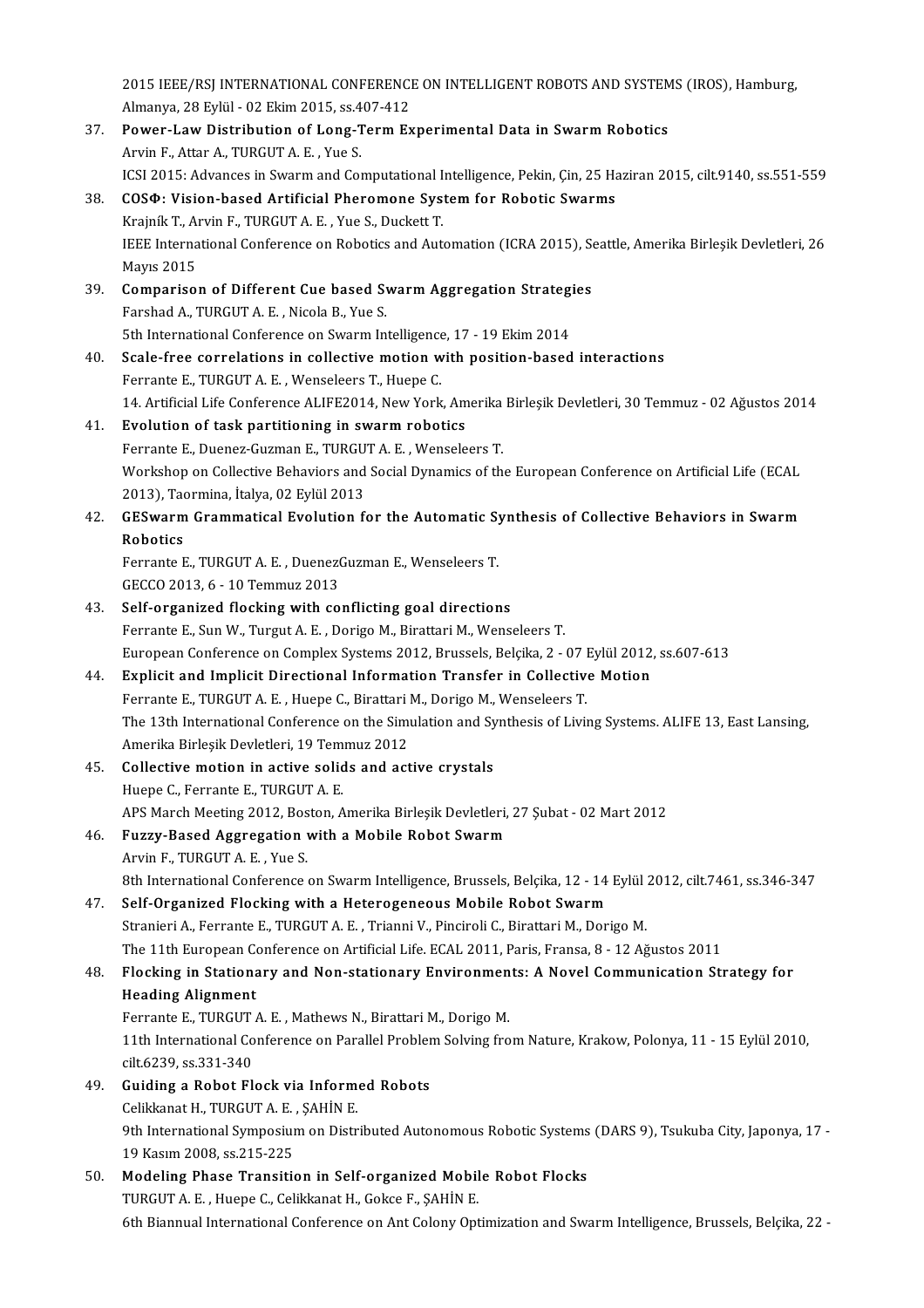24Eylül2008, cilt.5217, ss.108-119

- 51. Self-organized flocking with a mobile robot swarm 24 Eylül 2008, cilt.5217, ss.108-119<br>Self-organized flocking with a mobile rob<br>TURGUT A. E. , Çelikkanat H., Gökçe F., Şahin E.<br>7th International Jeint Conference en Autonon 7th International Joint Conference on Autonomous Agents and Multiagent Systems, AAMAS 2008, Estoril, Portekiz,<br>12 - 16 Mayıs 2008, cilt.1, ss.40-47 TURGUT A. E. , Çelikkanat H., Gökçe<br>7th International Joint Conference<br>12 - 16 Mayıs 2008, cilt.1, ss.40-47<br>Dispersion of a symrm of robei
- 52. Dispersion of a swarmof robots based on realisticwireless intensity signals 12 - 16 Mayıs 2008, cilt.1, ss.40-4<br>Dispersion of a swarm of rol<br>Ugur E., TURGUT A. E. , ŞAHİN E.<br>22nd International Sumposium 4 22nd International Symposium on Computer and Information Sciences, Ankara, Türkiye, 7 - 09 Kasım 2007, ss.419-<br>424 Ugur<br>22nd<br>424<br>Kab 22nd International Symposium on Computer and Information Sciences, Ankara, Tü<br>424<br>53. Kobot: Sürü Robot Çalışmaları için Tasarlanmış Gezgin Robot Platformu<br>TUDCUT A E. CÖKCE E. CELİKKANAT U. BAYINDIR L. SAHİN E.
- 424<br>Kobot: Sürü Robot Çalışmaları için Tasarlanmış Gezgin Ro<br>TURGUT A. E., GÖKÇE F., ÇELİKKANAT H., BAYINDIR L., ŞAHİN E.<br>Otamatik Kantral Ulusal Taplantısı TOK'07, İstanbul Türkiye E Kobot: Sürü Robot Çalışmaları için Tasarlanmış Gezgin Robot Platformu<br>TURGUT A. E. , GÖKÇE F., ÇELİKKANAT H., BAYINDIR L., ŞAHİN E.<br>Otomatik Kontrol Ulusal Toplantısı. TOK'07, İstanbul, Türkiye, 5 - 07 Eylül 2007, ss.1-6<br>O TURGUT A. E. , GÖKÇE F., ÇELİKKANAT H., BAYINDIR L., ŞAHİN E.<br>Otomatik Kontrol Ulusal Toplantısı. TOK'07, İstanbul, Türkiye, 5 - 07 Eylül 2007, ss.1-6<br>54. Oğul Robot Sistemleri için Basit Bir Görüntüleme Sistemi Tasarımı
- ÇELİKKANATH., TURGUTA E., ŞAHİN E., KOKUA.B. Oğul Robot Sistemleri için Basit Bir Görüntüleme Sistemi Tasarımı<br>ÇELİKKANAT H., TURGUT A. E. , ŞAHİN E., KOKU A. B.<br>Türk Otomatik Kontrol Ulusal Toplantısı (TOK06), Ankara, Türkiye, 6 - 08 Kasım 2006<br>Qğul Robat Sistemleri CELİKKANAT H., TURGUT A. E. , ŞAHİN E., KOKU A. B.<br>Türk Otomatik Kontrol Ulusal Toplantısı (TOK06), Ankara, Türkiye, 6 - 08 K.<br>55. Oğul Robot Sistemleri İçin Basit bir Görüntüleme Sistemi Tasarımı<br>CELİKKANAT H. TURCUT A. E
- Türk Otomatik Kontrol Ulusal Toplantısı (TOK06), An<br>**Oğul Robot Sistemleri İçin Basit bir Görüntüle**<br>ÇELİKKANAT H., TURGUT A. E. , ŞAHİN E., KOKU A. B.<br>Otomatik Kontrol Ulusal Toplantısı, TOK'06, Ankara İ 55. Oğul Robot Sistemleri İçin Basit bir Görüntüleme Sistemi Tasarımı<br>ÇELİKKANAT H., TURGUT A. E. , ŞAHİN E., KOKU A. B.<br>Otomatik Kontrol Ulusal Toplantısı. TOK'06, Ankara, Türkiye, 6 - 08 Kasım 2006, ss.1-6
- 56. Oğul-Robot Sistemleri için Sinyalleşme Sistemi Tasarımı TURGUT A.E., ÇAKMAK M., ŞAHİN E., KOKU A.B. Oğul-Robot Sistemleri için Sinyalleşme Sistemi Tasarımı<br>TURGUT A. E. , ÇAKMAK M., ŞAHİN E., KOKU A. B.<br>Türk Otomatik Kontrol Ulusal Toplantısı (TOK06), Ankara, Türkiye, 6 - 08 Kasım 2006<br>A senier level mechatroniss design
- 57. A senior level mechatronics design course in Middle East Technical University<br>TURGUT A. E., ARIKAN K. B., Erden A. Türk Otomatik Kontrol Ulusal Toplantı:<br>A senior level mechatronics desig<br>TURGUT A. E. , ARIKAN K. B. , Erden A.<br>6th Conference en Mechatronics Desig 6thConference on Mechatronics design course in Middle East Technical University<br>TURGUT A. E. , ARIKAN K. B. , Erden A.<br>6th Conference on Mechatronics Design and Modeling (MDM 2002), Nevşehir, Türkiye, 4 - 06 Eylül 2002<br>Mec
- TURGUT A. E., ARIKAN K. B., Erden A.<br>6th Conference on Mechatronics Design and Modeling (MDM 2002), Nevşehir, Tür<br>58. Mechatronics education in a graduate course: concepts and applications 6th Conference on Mechatronics Design<br>**Mechatronics education in a grad**i<br>ARIKAN K. B. , TURGUT A. E. , Erden A.<br>Eth Conference on Mechatronics Desig Mechatronics education in a graduate course: concepts and applications<br>ARIKAN K. B. , TURGUT A. E. , Erden A.<br>5th Conference on Mechatronics Design and Modeling (MDM 2001), Konya, Türkiye, 12 - 14 Eylül 2001<br>Develepment of ARIKAN K. B., TURGUT A. E., Erden A.<br>5th Conference on Mechatronics Design and Modeling<br>59. Development of a metamorphic robotic system<br>TUPCUT A. E. Erden A.
- 5th Conference on Mech<br>Development of a me<br>TURGUT A. E. , Erden A.<br>UMTIK 2000, Ankara, Tö Development of a metamorphic robotic system<br>TURGUT A. E. , Erden A.<br>UMTIK 2000, Ankara, Türkiye, 13 - 15 Eylül 2000, ss.575-583
- 60. DESIGN OF A HOLONIC SELF-RECONFIGURABLE ROBOTIC SYSTEM TURGUTA.E. ,DurnaM.,ERKMENİ.,ERKMENA.M. ,ErdenA. Robotics and Applications 1999, Santa-Barbara, Honduras, 28 - 31 Ekim 1999, ss.1-6

### Verdiği Dersler

MechatronicDesign,Lisans,2015-2016,2016-2017,2018-2019,2020-2021 CONTROL SYSTEMS,Lisans,2015-2016,2016-2017,2017-2018,2020-2021 ModernControl,YüksekLisans,2019-2020,2020-2021 CONTROL SYSTEMS, Lisans, 2015 - 2016, 2016 - 2017, 2017 - 2018, 2020 - 2021<br>Modern Control, Yüksek Lisans, 2019 - 2020, 2020 - 2021<br>MECHATRONIC COMPON.AND INSTRUMENT, Lisans, 2015 - 2016, 2016 - 2017, 2018 - 2019, 2020 - 2 Modern Control, Yüksek Lisans, 2019 - 2020, 2020 - 2021<br>MECHATRONIC COMPON.AND INSTRUMENT, Lisans, 2015 - 2016, 2016 - 2017, 2018 - 2019, 2020<br>INTRODUCTION TO MECHANICAL ENGINEERING, Lisans, 2017 - 2018, 2018 - 2019, 2019 MECHATRONIC COMPON.AND INSTRUMENT, Lis<br>INTRODUCTION TO MECHANICAL ENGINEERIN<br>Design of Control Systems, Lisans, 2017 - 2018 Design of Control Systems, Lisans, 2017 - 2018<br>Yönetilen Tezler

Turgut A. E., Arikan K. B., MODEL-BASED EVALUATION OF THE CONTROL STRATEGIES OF A HAND REHABILITATION ROBOTBASEDONMOTORLEARNINGPRINCIPLES,YüksekLisans,O.CAN(Öğrenci),2022 Turgut A. E. , Arikan K. B. , MODEL-BASED EVALUATION OF THE CONTROL STRATEGIES OF A HAND REHABILITATION<br>ROBOT BASED ON MOTOR LEARNING PRINCIPLES, Yüksek Lisans, O.CAN(Öğrenci), 2022<br>Turgut A. E. , Özer M. B. , NEAR REAL TI ROBOT BASED ON MOTOR LEARNING PRINCIPLES<br>Turgut A. E. , Özer M. B. , NEAR REAL TIME SYSTEN<br>ANALYSIS, Yüksek Lisans, E.GEYİK(Öğrenci), 2022